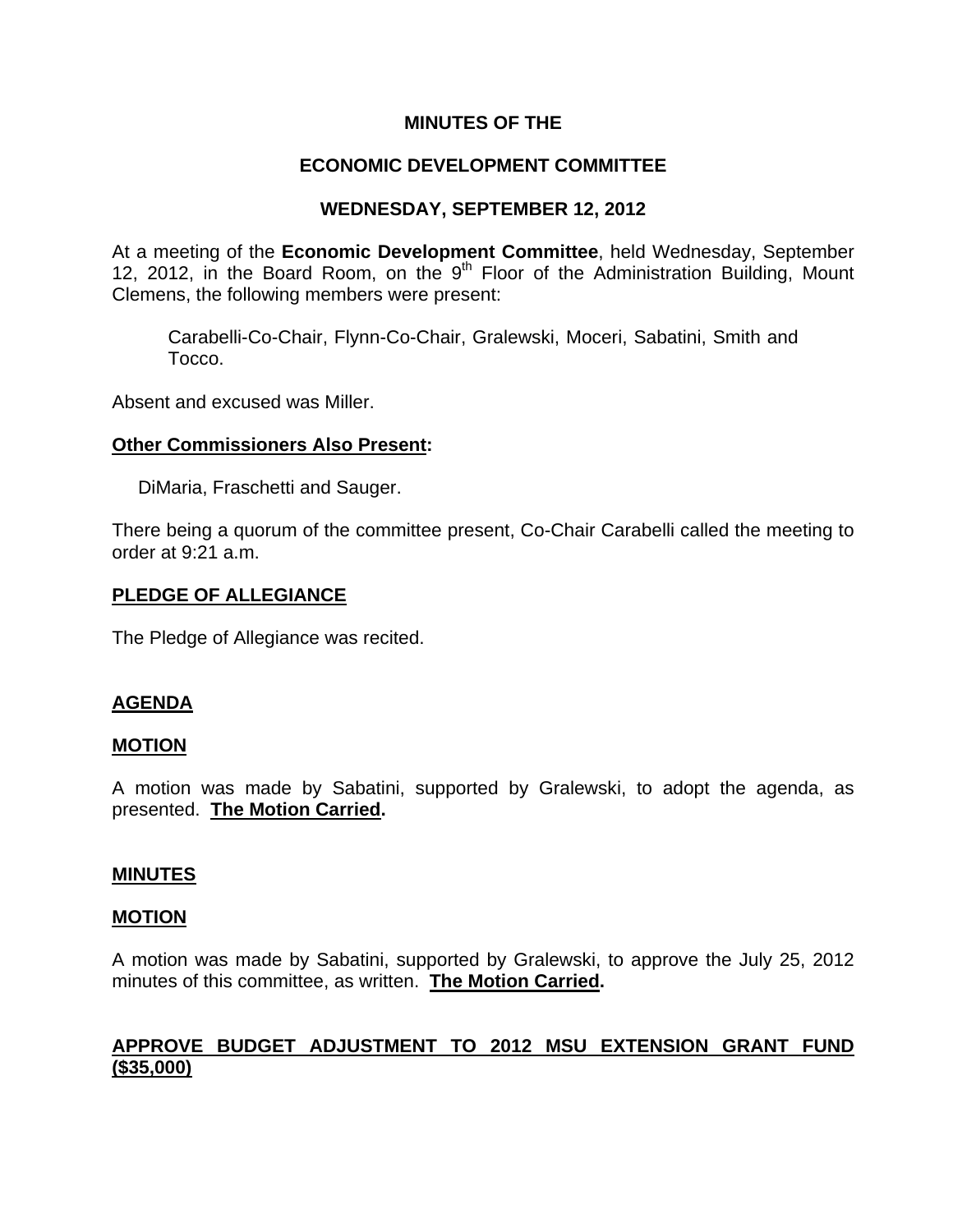### **MOTION**

A motion was made by Gralewski, supported by Smith, to approve a budget adjustment between budget categories in the 2012 Michigan State University Extension (MSUE) Grant Fund in the amount of \$35,000. Further, this budget action addresses budgetary issues only. It does not constitute the Commission's approval of any County contract. If a contract requires Commission approval under the County's Contracting Policy or the County's Procurement Ordinance, such approval must be sought separately. **Forward to the September 12, 2012 meeting of the Finance Committee.** 

Steve Gold overviewed the proposed budget adjustment request.

Co-Chair Carabelli called for a vote on the motion and **The Motion Carried.** 

### **RECEIVE AND FILE RFI 08-30-12 ED COMM REQUESTS / DEPARTMENT OF ROADS**

In response to RFI 08-30-12 ED-HHS Comm Requests FIN-DoR-MSUE, the Office of County Executive (OCE) submitted their response pertaining to the Department of Roads in an e-mail dated September 10, 2012, along with three attachments, as follows:

#### Request for Information (RFI) 08-30-12:

1. Provide a detailed breakdown of the dollar amounts and types in line item "Intergovernmental" found on revised page C-26 under Revenues.

### OCE response:

Intergovernmental Revenue has been detailed out in the budget as discussed. A copy of the revised budget document will be included in 9/12/12 Economic Development meeting agenda.

2. Provide a detailed breakdown on the status of all projects in line item "Intergovernmental."

#### OCE response:

Construction projects have been detailed out in the budget as discussed. A copy of the revised budget document will be included in 9/12/12 Economic Development meeting agenda.

3. Provide a list of all American Recovery and Reinvestment Act (ARRA) funded projects and dollars.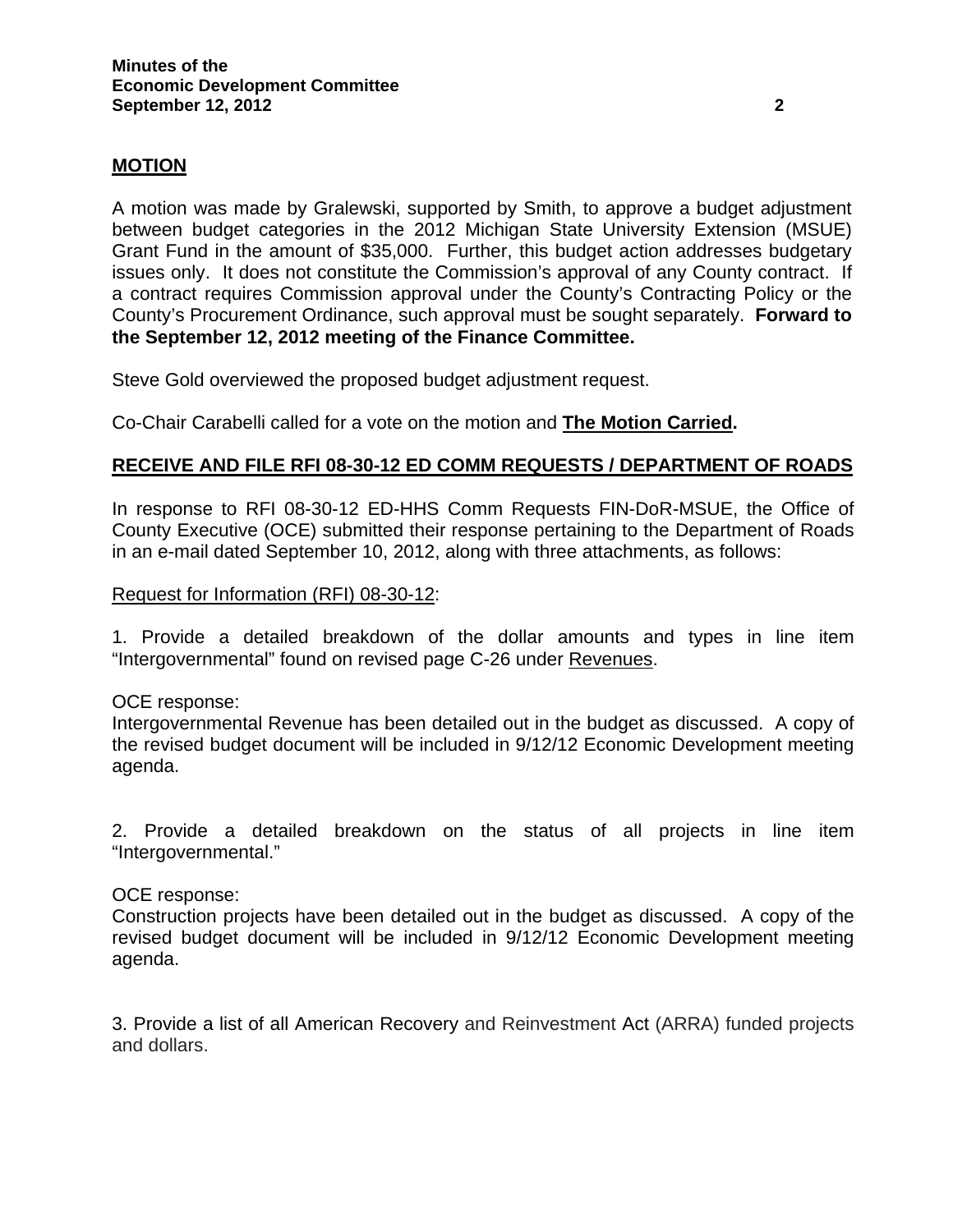OCE response:

Please see attached list of ARRA projects entitled "Economic Stimulus Projects Approved".

4. Provide a detail on how much money has been saved by combining with the Finance Department, i.e., through services, personnel, et cetera.

### OCE response:

The consolidation of the County and Roads finance departments has saved \$452,000 annually.

5. Provide a copy of the five to 10-year plan on traffic lights in the county.

### OCE response:

A PDF of the CMAQ Traffic Signals Optimization Program Map attached.

6. Provide a copy of the new highway bill, particularly the enhancement portion -- many road enhancement grants put into a single category.

OCE response: Please see attached PDF titled "Map21Summary".

Please refer to this link for full text of this highway bill [http://www.govtrack.us/congress/bills/112/s1813/text#](http://www.govtrack.us/congress/bills/112/s1813/text)

This link provided for informational presentation on this bill [http://fta.dot.gov/documents/MAP-21 Public Presentation.pdf](http://fta.dot.gov/documents/MAP-21%20Public%20Presentation.pdf)

3 attachments: ECONOMIC STIMULUS PROJECTS APPROVED.XLS Traffic Signal Projects Map.pdf MAP21Summary.pdf

Walter Schell from the Department of Roads was present to answer questions.

The following commissioners spoke: Tocco, Flynn, Moceri and Carabelli.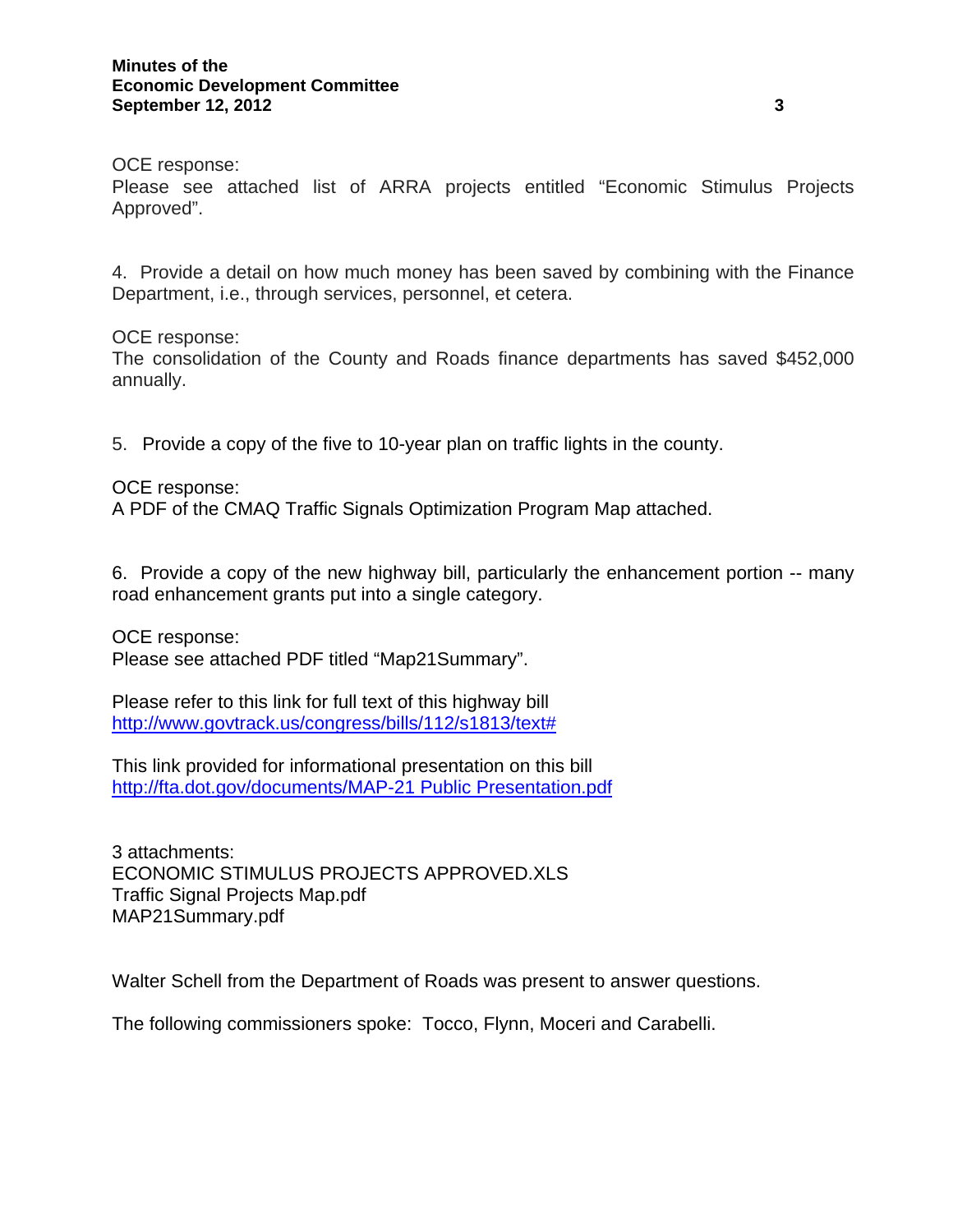### **MOTION**

A motion was made by Gralewski, supported by Sabatini, to receive and file RFI 08-30-12 ED Comm Requests / Department of Roads and the response from the Office of County Executive dated September 10, 2012. **The Motion Carried.** 

# **RECEIVE AND FILE RFI 08-30-12 ED COMM REQUESTS / MSU EXTENSION GRANTS**

In response to RFI 08-30-12 ED-HHS Comm Requests FIN-DoR-MSUE, the Office of County Executive (OCE) submitted their response pertaining to MSU Extension Grants in an e-mail dated September 11, 2012, along with three attachments, as follows:

Request for Information (RFI) 08-30-12:

1. Provide information on what part of MSU Extension's budget do these grants account for.

2. Prepare a presentation walk-through on how the mechanics of their operations work; including where revenues come from, nature of programs, et cetera.

- 3. Provide a listing of grants, contracts, et cetera.
- 4. Provide information on the percentage of residents who are using their services.
- 5. Once finalized, provide a copy of MSU Extension's Annual Report.
- 6. Provide a detail on where sources of money are coming from.

OCE Response: In response to RFI 08-30-12 ED-HHS Comm – MSUE please see the attached documents.

3 attachments: Annual Report.pdf September 12-2012 memo (2).doc BOC Response 2012-09.xlsx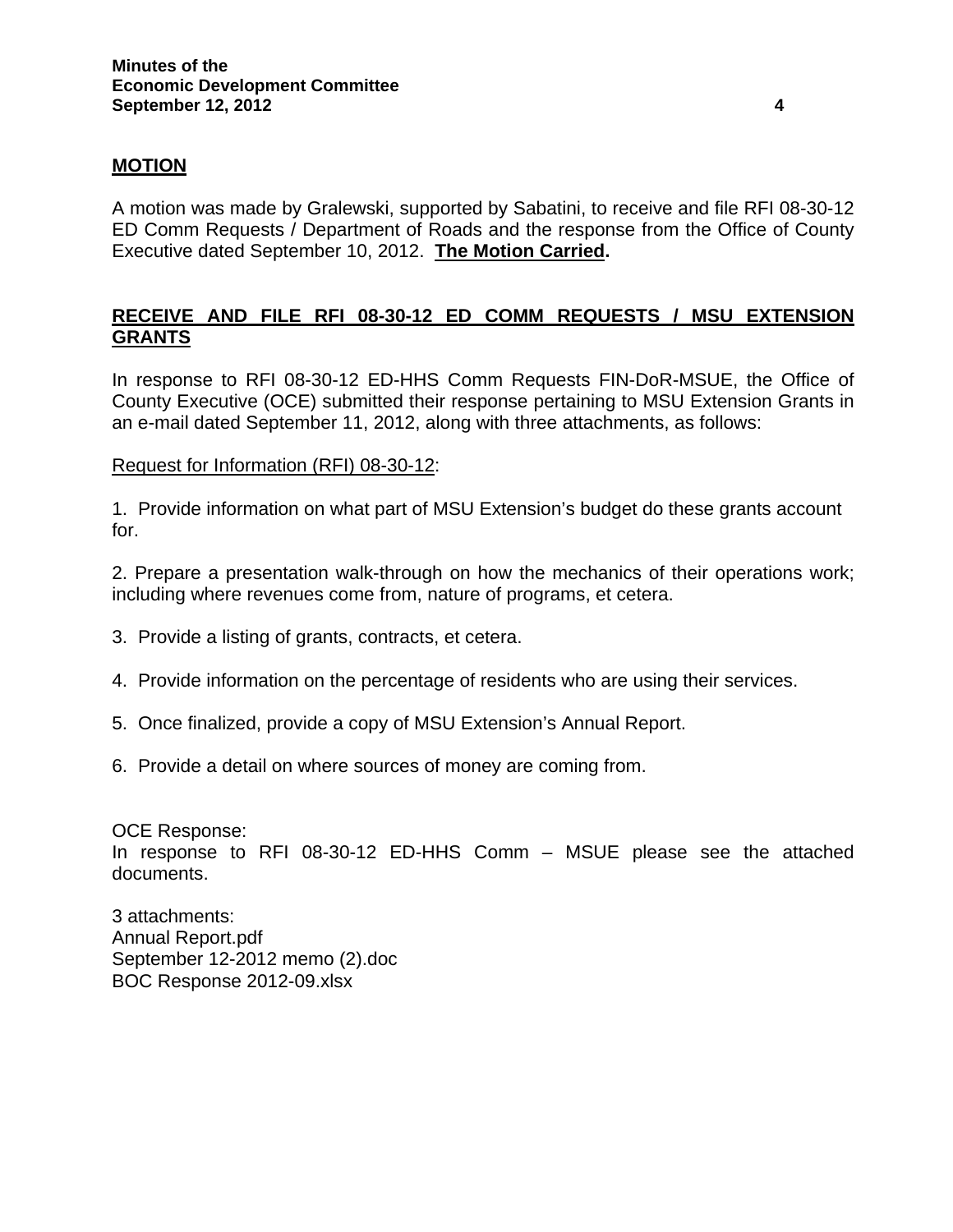### **MOTION**

A motion was made by Moceri, supported by Smith, to receive and file RFI 08-30-12 ED Comm Requests / MSU Extension Grants and the response from the Office of County Executive dated September 11, 2012. **The Motion Carried.** 

### **APPROVE OR REJECT RECOMMENDED BUDGET FOR SPECIAL REVENUE AND ENTERPRISE FUNDS FOR FISCAL YEARS ENDING SEPTEMBER 30, 2013 AND 2014 FOR THE DEPARTMENT OF ROADS** (Note: Amendments will be allowed)

### **MOTION**

A motion was made by Smith, supported by Gralewski, to **postpone** this agenda item until the **special** meeting of the Economic Development Committee on September 26, 2012 to discuss some of the issues that are not resolved as far as the breakdown of some of the funding.

Co-Chair Flynn noted some information was provided; however, he felt there is a fundamental difference of what is actually binding and what is not binding. He noted Personnel is still a lump sum line item of \$29,770,474, Contract Services for \$2.5 million, and Capital Outlay for \$7.3 million. He felt there are issues that still need to be worked out and postponement is the best approach.

Co-Chair Carabelli called for a vote on the **motion to postpone** and **The Motion Carried.** 

**APPROVE OR REJECT RECOMMENDED BUDGET FOR SPECIAL REVENUE AND ENTERPRISE FUNDS FOR FISCAL YEARS ENDING SEPTEMBER 30, 2013 AND 2014 FOR MSU EXTENSION GRANTS** (Note: Amendments will be allowed)

### **MOTION**

A motion was made by Moceri, supported by Gralewski, to approve the Recommended Budget for Special Revenue and Enterprise Funds for Fiscal Years Ending September 30, 2013 and 2014 for MSU Extension Grants. **Forward to the September 12, 2012 meeting of the Finance Committee. The Motion Carried.** 

### **RECEIVE AND FILE UPDATE ON UPCOMING EVENTS**

### **MOTION**

A motion was made by Smith, supported by Sabatini, to receive and file the update on upcoming events. **The Motion Carried.**